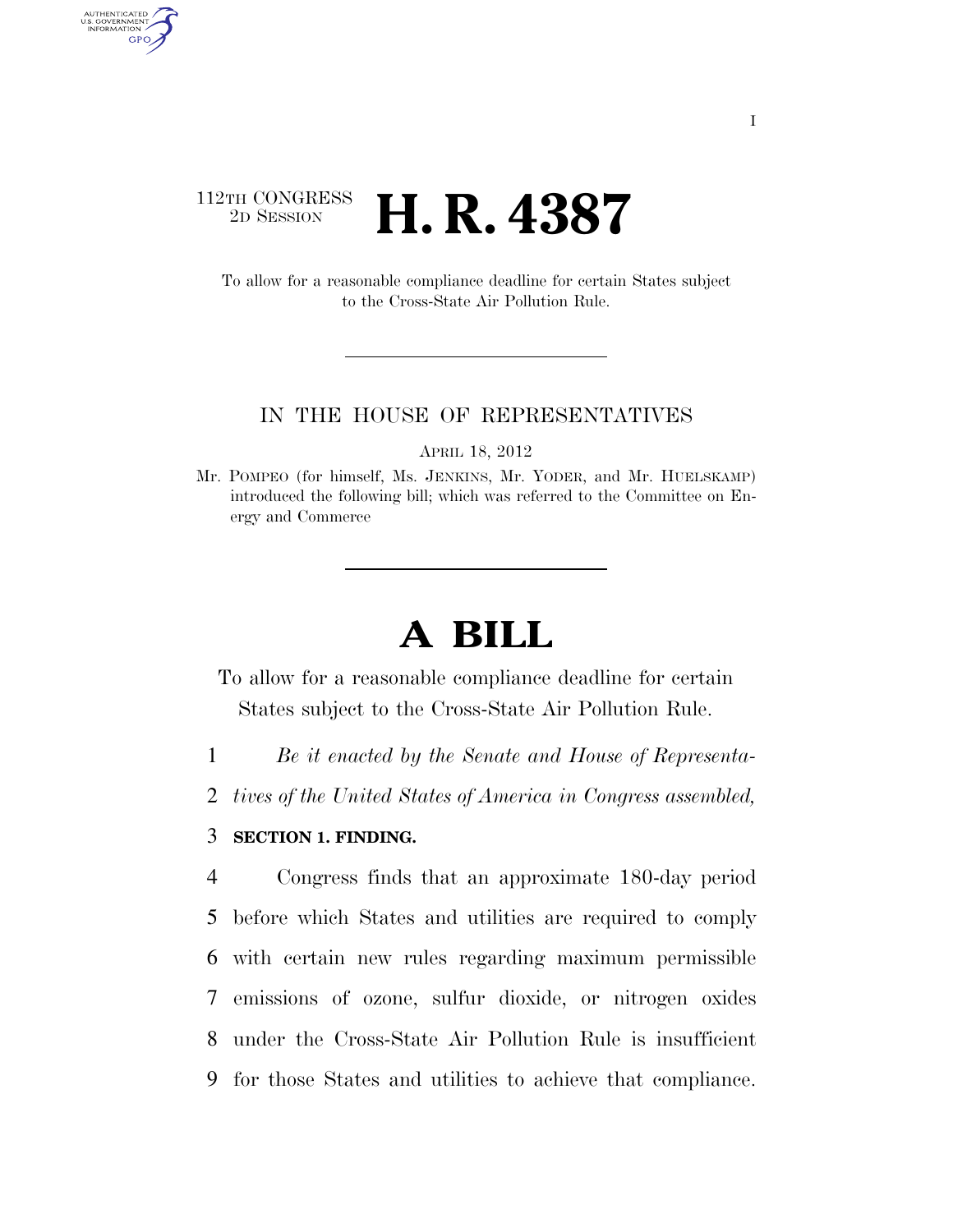#### **SEC. 2. DEFINITIONS.**

In this Act:

| 3              | (1) ADMINISTRATOR.—The term "Adminis-                   |
|----------------|---------------------------------------------------------|
| $\overline{4}$ | trator" means the Administrator of the Environ-         |
| 5              | mental Protection Agency.                               |
| 6              | (2) CLEAN AIR INTERSTATE RULE.—The term                 |
| 7              | "Clean Air Interstate Rule" means the final rule        |
| 8              | promulgated by the Administrator entitled "Rule To      |
| 9              | Reduce Interstate Transport of Fine Particulate         |
| 10             | Matter and Ozone (Clean Air Interstate Rule); Revi-     |
| 11             | sions to Acid Rain Program; Revisions to the NOX        |
| 12             | SIP Call" (70 Fed. Reg. 25162 (May 12, 2005)).          |
| 13             | (3) CROSS-STATE AIR POLLUTION RULE.—The                 |
| 14             | term "Cross-State Air Pollution Rule" means the         |
| 15             | final rule promulgated by the Administrator entitled    |
| 16             | "Federal Implementation Plans: Interstate Trans-        |
| 17             | port of Fine Particulate Matter and Ozone and Cor-      |
| 18             | rection of SIP Approvals" (76 Fed. Reg. 48208 (Au-      |
| 19             | gust $(8, 2011)$ and revisions to that final rule enti- |
| 20             | tled "Revisions to Federal Implementation Plans To      |
| 21             | Interstate Transport of Fine Particulate<br>Reduce      |
| 22             | Matter and Ozone" (77 Fed. Reg. 10324 (February         |
| 23             | $21, 2012)$ .                                           |

## **SEC. 3. EXTENSION OF COMPLIANCE DEADLINE.**

•**HR 4387 IH** Notwithstanding any other provision of law, a State that was not required to reduce emissions or levels of